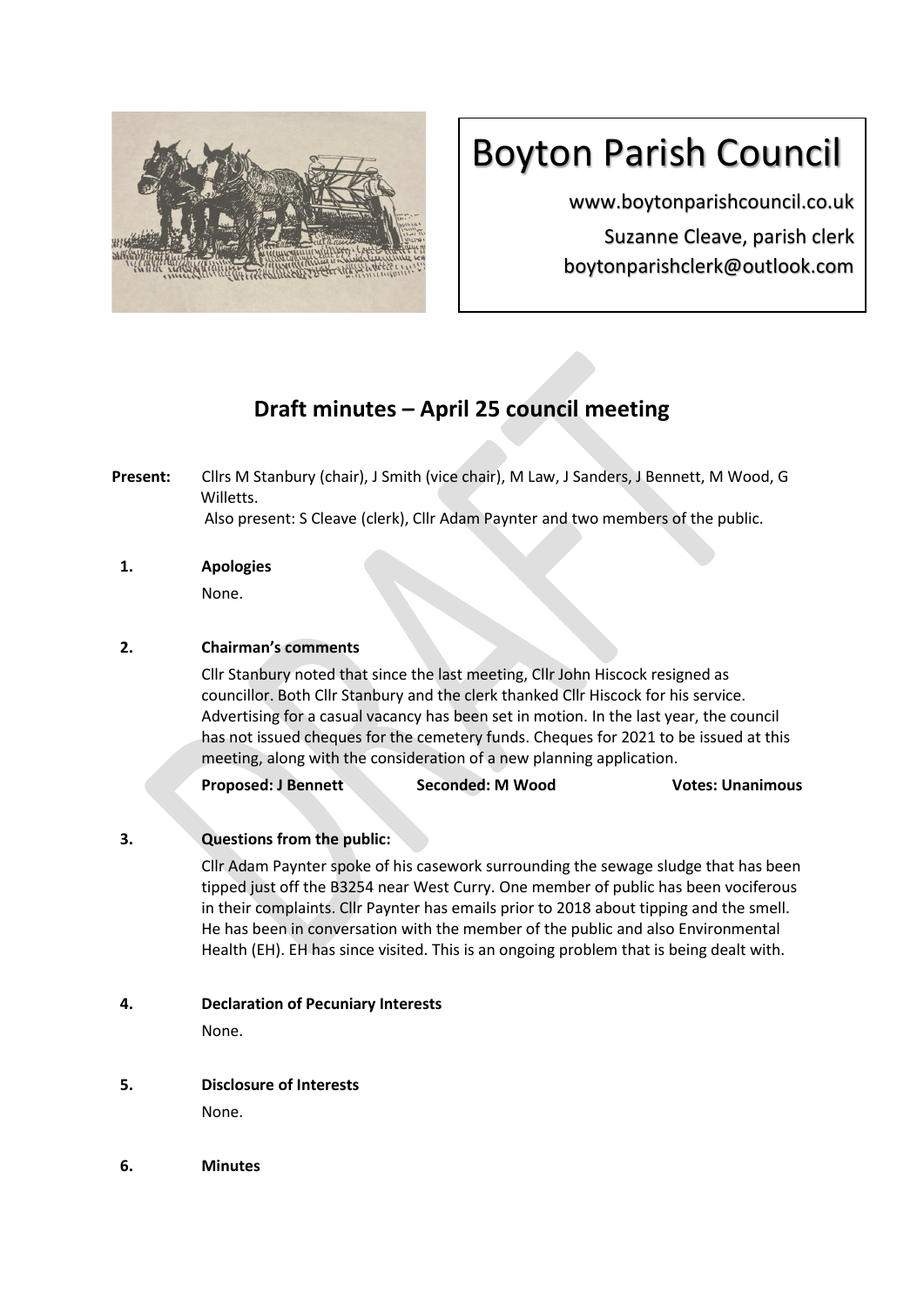Councillors agreed and accepted that the minutes of the council meeting held on March 21, 2022 were a correct and accurate record.

**Proposed: M Law Seconded: M Wood Votes: Six in**

 **favour, one abstention**

### **7. Matters arising/clerk's report**

The clerk's report was noted. She gave a report on the results from the speed camera, which had clocked three vehicles exceeding the 30mph speed limit, one at 52mph. Clerk to get prices for two speed camera signs, to be erected at either end, to act as a deterrent to motorists. Clerk to also chase Oliver Jones about the pole for the second speed camera.

#### **8. Planning**

#### **8.1 Applications:**

PA22/02660 To slate hand two elevations at the rear of the property. 1 Bradridge Court, Boyton for Valerie Blacker.

Councillors voted to support the application.

**Proposed: M Law Seconded: J Smith Votes: Unanimous**

#### **8.2 Decisions:**

Councillors noted the following decision

PA21/ 12101 | PA21/12101 | Erection of agricultural general purpose storage building, together with existing access improvements and formation of access to building | Land East of Talastone Meadow Tala Hill Boyton Launceston PL15 8NP – APPROVED (with conditions).

Cllr Bennett requested that the council write to the chief planning officer at Cornwall Council to find out why they did a 180 on the original recommendation. It was recommended that the application needed the backing of neighbours, backing of the parish council and a robust business plan, but it had none of these three things. The planning officer decided to overrule and go for approval. Cllr Bennett said the parish council spent a lot of time discussing the application and wanted to know why they went against their own recommendation in the pre-app advice (a public document). Cllr Stanbury suggested copying in the chief executive in the letter, and said the parish council based its comments and decisions on the pre-app document.

**Proposed: J Bennett Seconded: J Smith Votes: Unanimous**

#### **8.3 Other** –

PA21/10486 Higher Welby appeal

Councillors discussed the appeal made to the Ministry of Housing, Communities and Local Government in respect of the application PA21/10486 (application to determine if prior approval is required for conversion of existing barn to dwelling house and associated building works on land north of Higher Welby, Boyton for Mrs H Gosling) and resolve a course of action. Cornwall Council's decision was that planning permission was required.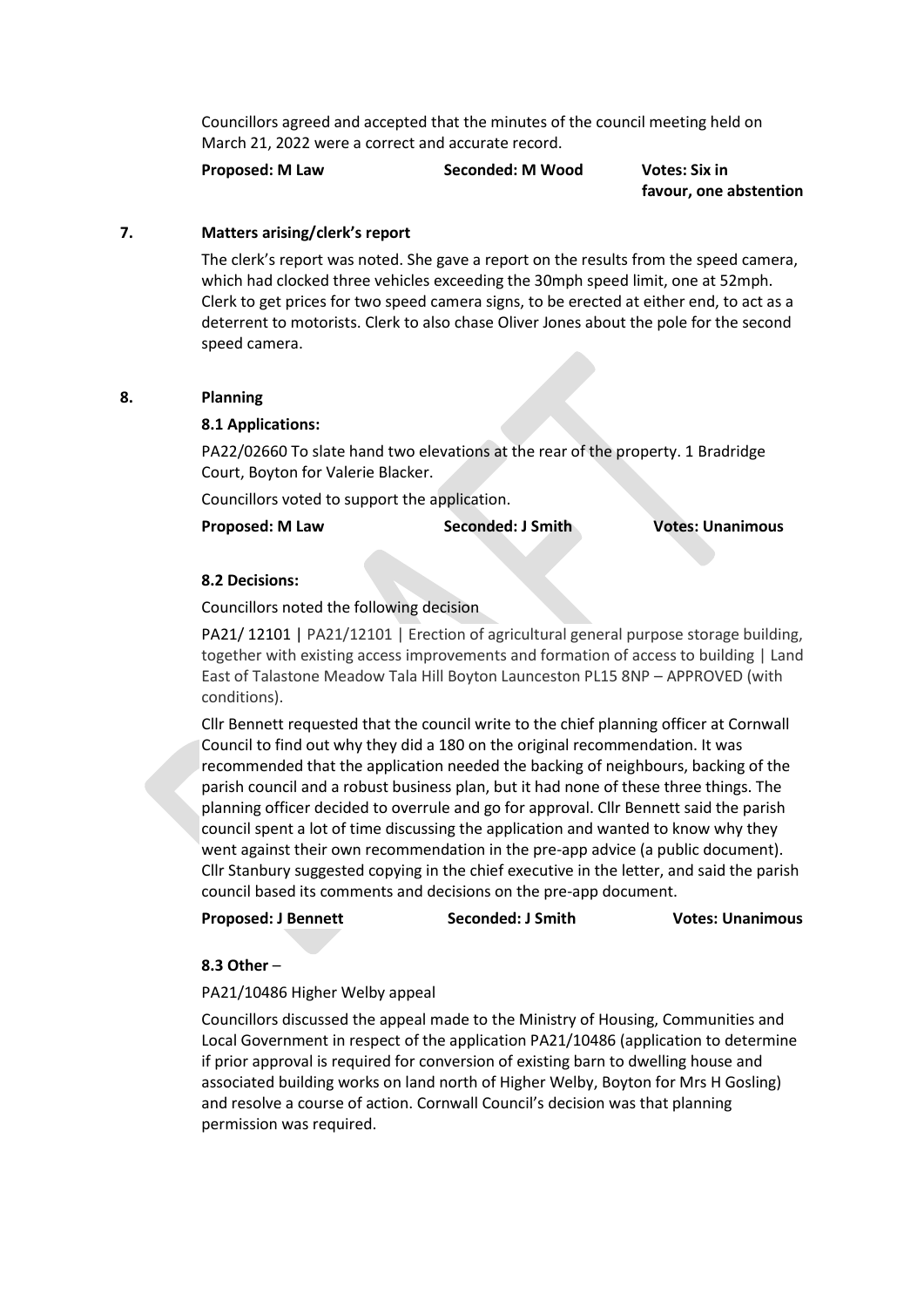Councillors felt there was not enough evidence against, and therefore supported Cornwall Council. If in the course of time and an application proceeds, it will come before the council.

**Proposed: J Bennett Seconded: J Smith Votes: Unanimous**

#### **9. Finance**

**9.1 – Bank reconciliation** – Cllr Bennett checked and signed the bank reconciliation.

**9.2 – Payments** – Councillors approved the following payments, and three additional payments as listed below (highlighted in bold).

Proposed: J Smith Seconded: M Wood Votes: Unanimous

| Payee                                                 | <b>Details</b>                                                                        | <b>Reference</b>  | <b>Amount</b> |
|-------------------------------------------------------|---------------------------------------------------------------------------------------|-------------------|---------------|
| Suzanne Cochrane<br>(Cleave)                          | Wages - April                                                                         | Cheque 856        | £394.16       |
| Tavistock<br>Computer and<br><b>Network Solutions</b> | Computer $-$<br>installation,<br>Lenovo Thinkbook,<br>mouse, bag,<br>security licence | Cheque 857        | £1,052.40     |
| Cornwall ALC<br>Limited                               | <b>CALC and NALC</b><br>subscription                                                  | Cheque 858        | £278.13       |
| <b>Boyton Church Hall</b>                             | Hire of hall for<br>parish council<br>meeting April 1,<br>2021 to March 31,<br>2022   | Cheque 859        | £110          |
| Mr G Willetts                                         | Defibrillator spare<br>pads                                                           | Cheque 860        | £108.30       |
| Suzanne Cochrane<br>(Cleave)                          | Printing, mobile<br>phone, envelopes,<br><b>USB stick and</b><br>mileage              | Cheque 861        | £44.68        |
| <b>Bennacott Chapel</b>                               | 2021 grant                                                                            | <b>Cheque 862</b> | £90           |
| <b>Boyton Church</b>                                  | 2021 grant                                                                            | Cheque 863        | £105          |
| <b>Boyton Methodist</b><br><b>Chapel</b>              | 2021 grant                                                                            | Cheque 864        | £105          |

#### **10. Insurance**

Councillors discussed the council's insurance, due for renewal at the end of May. The existing renewal is £218.96, but this would not cover all jubilee events. Clerk has spoken to Zurich and there is a specific parish council insurance which would offer greater cover for the council and would also cover the jubilee events. This is priced at £214. Councillors voted to proceed with the new quote of £214.

**Proposed: J Smith Seconded: M Wood Votes: Unanimous**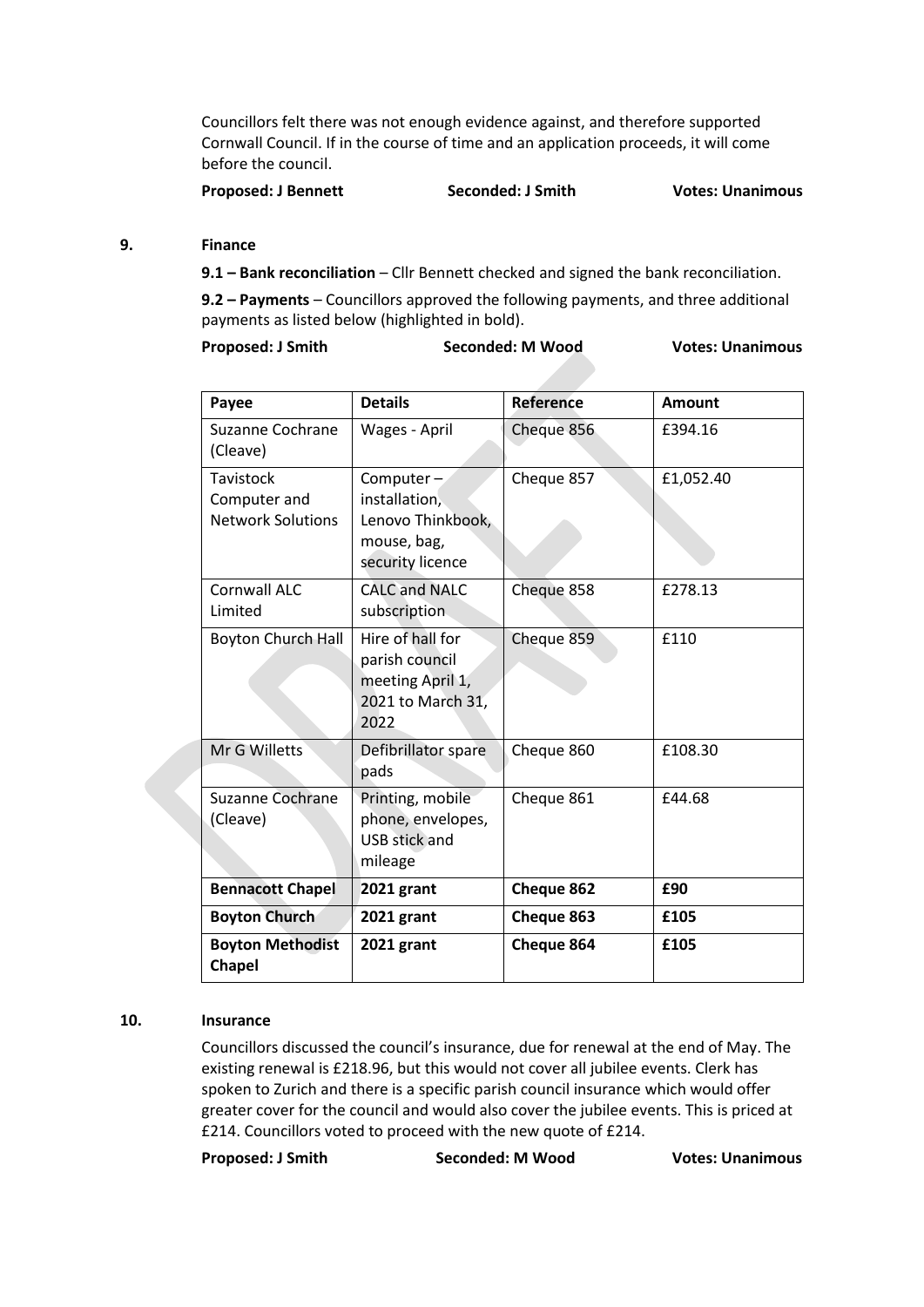#### **11. Cornwall Hospice Care**

Following a letter from Cornwall Hospice Care to consider a request for financial help, councillors noted that in the past the policy has been not to make a donation. Cllr Smith there are many events held in the village for various charities and donations by personal subscription. Councillors voted to reply with this explanation, but to display the letter on the council notice boards with information for parishioners to donate if they so wish.

**Proposed: M Law Seconded: M Stanbury Votes: Unanimous**

#### **12. Invitation to Truro's Jubilee parade**

Councillors considered an invitation from Bert Biscoe to send a representative from Boyton to take part in the Jubilee parade in Truro on Thursday, June 2, but voted to say thank you but councillors will be attending events in the village.

**Proposed: M Stanbury Seconded: J Bennett Votes: Unanimous**

#### **13. Community Network Highways Scheme**

Councillors noted the response to the council's Expression of Interest for passing places, and the subsequent work that has been carried out.

#### **14. Correspondence**

Councillors noted the correspondence received:

| <b>Cornwall Council</b>      | Town and Parish newsletter                                            |  |
|------------------------------|-----------------------------------------------------------------------|--|
| Citizens Advice Bureau       | Newsletter and stats on Boyton                                        |  |
| <b>Eco Green Communities</b> | <b>Environmental Stations</b>                                         |  |
| <b>Cornwall Council</b>      | Guidance on using Cornish in the naming<br>and development of streets |  |
| <b>Cornwall Council</b>      | Copy of the Jubilee proclamation in<br>Cornish                        |  |

## **15. Members' announcements**

Cllr Stanbury – the council approved cheques for the cemeteries for 2021, asked if councillors wanted to add the 2022 cheques at the May agenda? Councillors agreed.

Cllr Stanbury – noted that some residents were against the initial proposals for a play area at Beacon Park. He had been contacted by a resident who doesn't live in the areas consulted to ask why they were not included. Cllr Stanbury explained that the consultation was narrow, covering two areas only. Cllr Law said the council needs to consider the whole parish as sooner or later, the parish will need something for the children. Councillors agreed to leave the matter on the table, until a suitable site is found.

Cllr Wood – noted that a lot of people have said an upgrade of the toilets would be a good thing.